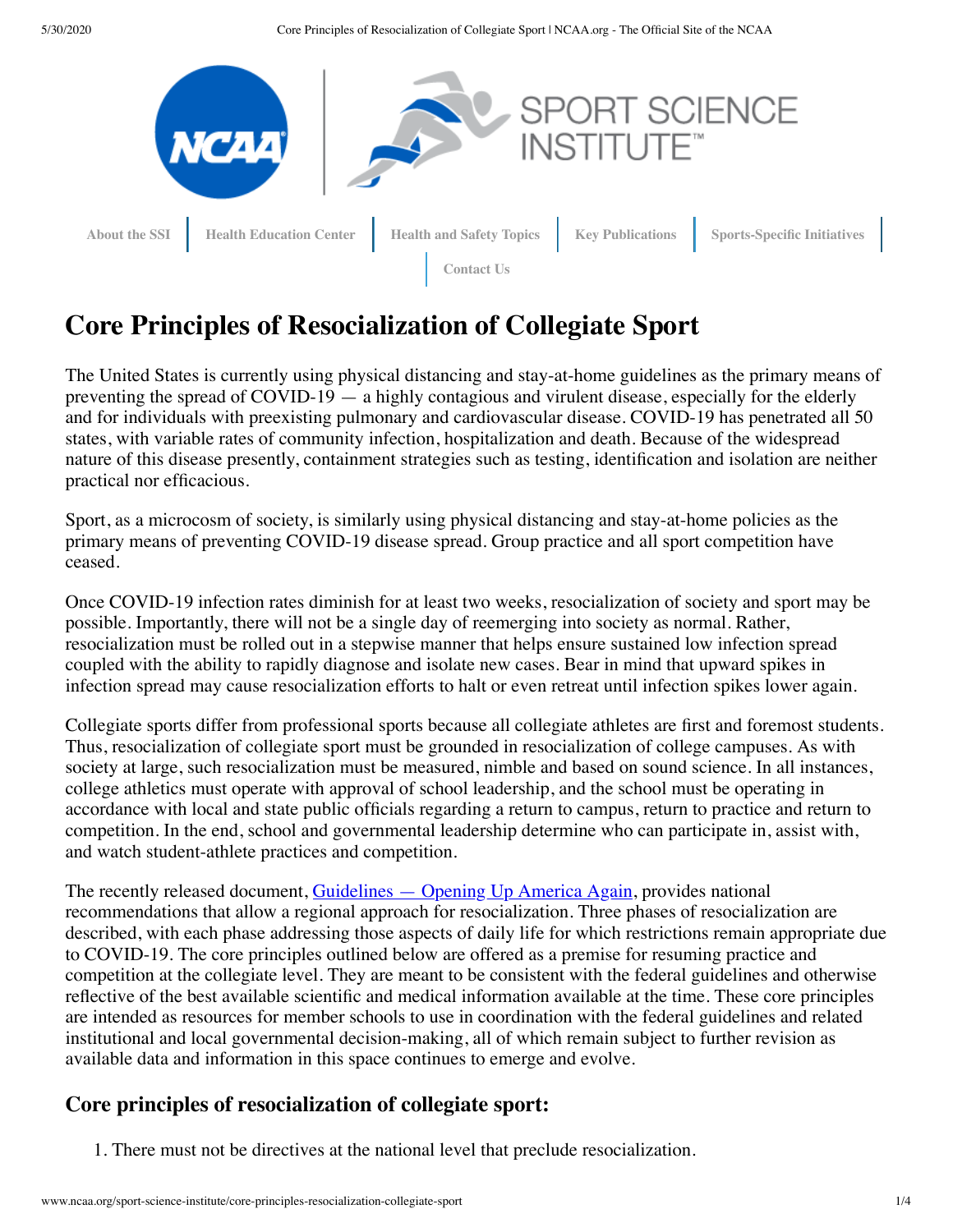- 2. State and local authorities must have in place a plan for resocialization.
	- a. In accordance with the federal guidelines, such a plan assumes the following state/local **GATING CRITERIA** have been satisfied:
		- i. A downward trajectory of influenza-like illnesses reported within a 14-day period **and** a downward trajectory of COVID-like syndromic cases reported within a 14-day period.
		- ii. A downward trajectory of documented cases of COVID-19 within a 14-day period **or** a downward trajectory of positive tests as a percentage of total tests within a 14-day period.
		- iii. Hospitals can treat all patients without crisis care **and** there is a robust testing program in place for at-risk health care workers, including emerging antibody testing.
- 3. There should be a plan in place at the university/college level for resocialization of students. In keeping with the federal guidelines, universities should consider guidance provided to employers to develop and implement appropriate policies regarding the following:
	- a. Social distancing and protective equipment.
	- b. Temperature checks.
	- c. Testing and isolating.
	- d. Sanitation.
	- e. Use and disinfection of common and high-traffic areas.
	- f. School business travel.
	- g. Monitoring of the workforce for indicative symptoms and preventing symptomatic people from physically return to work until cleared by a medical provider.
	- h. Workforce contact tracing after an employee's positive test for COVID-19.
- 4. There must be a plan in place at the university/college level for resocialization of student-athletes within athletics. In keeping with the federal guidelines, athletics should practice the following:
	- a. All student-athletes, athletics health care providers, coaches and athletics personnel should practice good hygiene.
	- b. All student-athletes, athletics health care providers, coaches and athletics personnel should stay home if they feel sick.
	- c. Guidance noted above for university employees should be in place within athletics.
- 5. There must be adequate personal protective equipment for athletics health care providers, and there must be sanitizers to manage infection control in all shared athletics space.
- 6. There must be the ability to assess immunity to COVID-19 at a regional and local level. This could include immunity at the college campus, plus a more focused assessment of herd immunity for athletics teams.
- 7. There must be access to reliable, rapid diagnostic testing on any individual who is suspected of having COVID-19 symptoms.
- 8. There must be in place a local surveillance system so that newly identified cases can be identified promptly and isolated, and their close contacts must be managed appropriately.
- 9. There must be clearly identified and transparent risk analyses in place. Such risk analyses consider issues such as economics, education, restoration of society, and medical risk of sport participation, including COVID-19 infection and possible death.

# **Phase One:**

In accordance with the federal guidelines, resocialization of sport for Phase One assumes the following:

- 1. Gating criteria have been satisfied for a minimum of 14 days.
- 2. Vulnerable student-athletes, athletics health care providers, coaches and athletics personnel should continue to shelter in place. Vulnerable populations include individuals with serious underlying health conditions such as high blood pressure, chronic lung disease, diabetes, obesity and asthma, and those whose immune system is compromised, such as by chemotherapy.
- 3. Those living in dorms and other residences where vulnerable individuals reside should be aware that by returning to work or other environments where distancing is not practical, they could carry the virus back home, and appropriate isolating precautions should be taken.